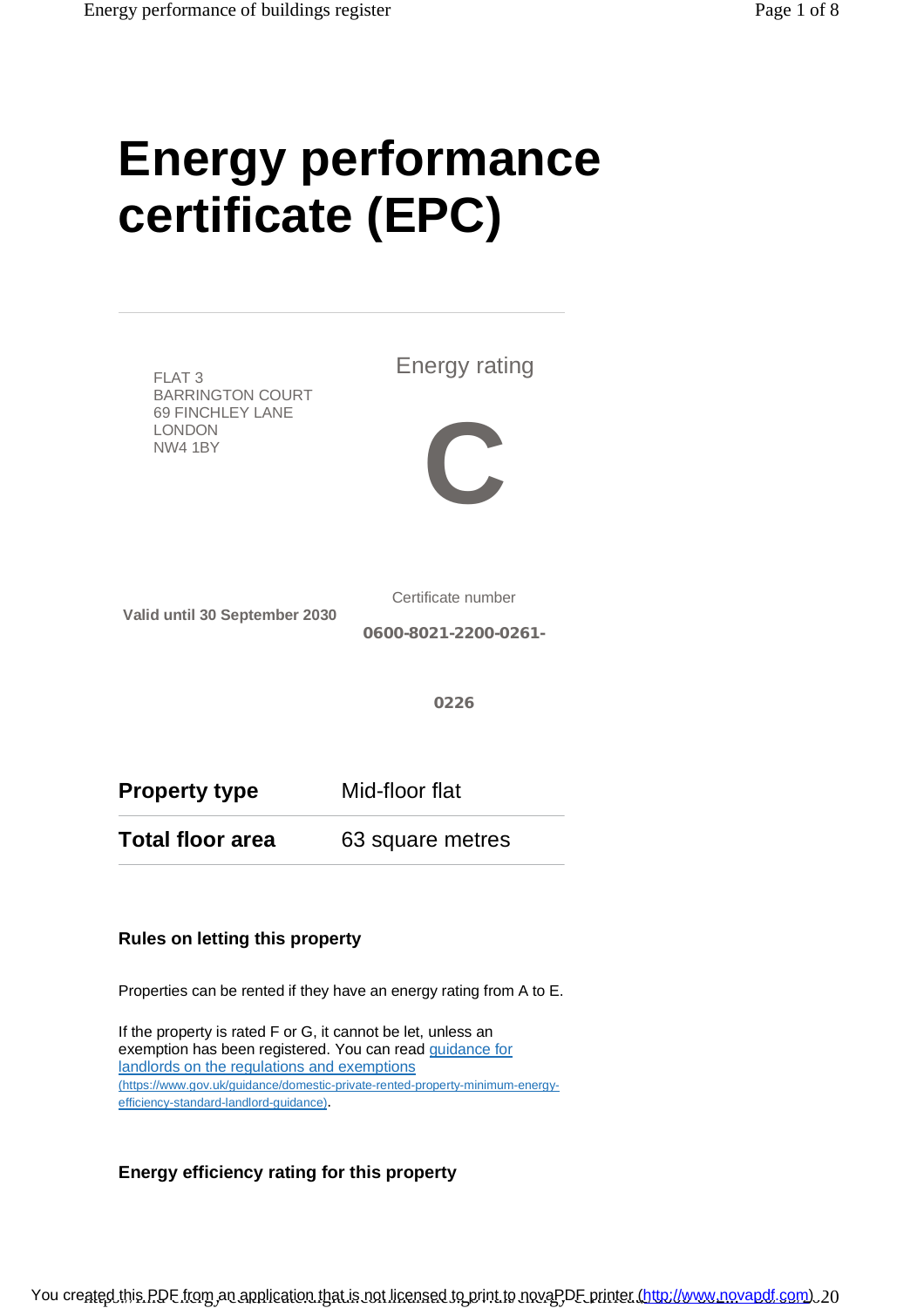This property's current energy rating is C. It has the potential to be B.

See how to improve this property's energy performance.



The graph shows this property's current and potential energy efficiency.

Properties are given a rating from A (most efficient) to G (least efficient).

Properties are also given a score. The higher this number, the lower your carbon dioxide (CO2) emissions are likely to be.

The average energy rating and score for a property in England and Wales are D (60).

#### **Breakdown of property's energy performance**

This section shows the energy performance for features of this property. The assessment does not consider the condition of a feature and how well it is working.

Each feature is assessed as one of the following:

- very good (most efficient)
- good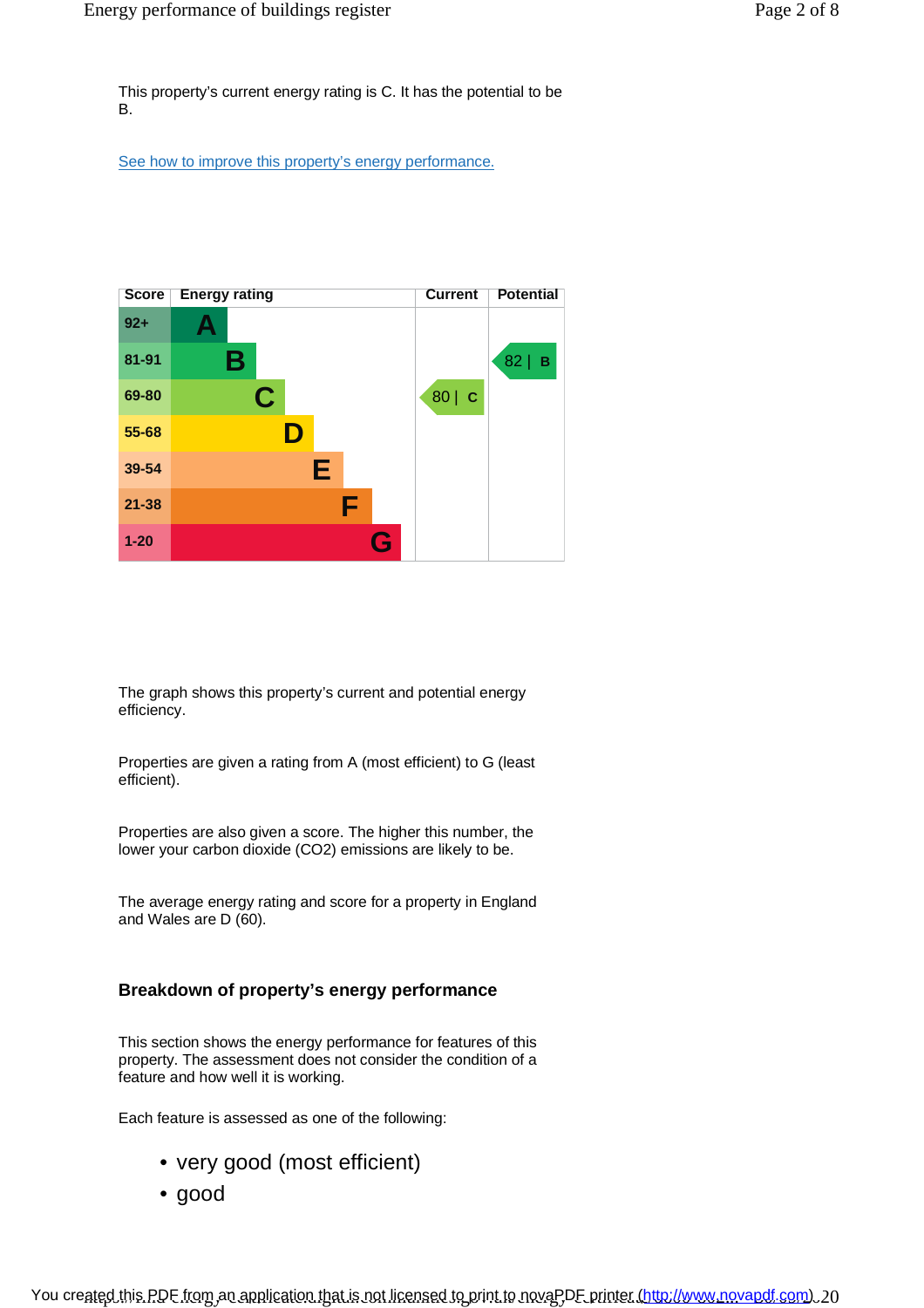- average
- poor
- very poor (least efficient)

When the description says 'assumed', it means that the feature could not be inspected and an assumption has been made based on the property's age and type.

| <b>Feature</b>          | <b>Description</b>                                     | Rating       |
|-------------------------|--------------------------------------------------------|--------------|
| Wall                    | Cavity wall, as built, partial<br>insulation (assumed) | Average      |
| Wall                    | Solid brick, as built, partial<br>insulation (assumed) | Average      |
| Window                  | Fully double glazed                                    | Good         |
| Main heating            | Boiler and radiators, mains gas                        | Good         |
| Main heating<br>control | Programmer, room thermostat<br>and TRVs                | Good         |
| Hot water               | From main system                                       | Good         |
| Lighting                | Low energy lighting in all fixed<br>outlets            | Very<br>good |
| Roof                    | (another dwelling above)                               | N/A          |
| Floor                   | (another dwelling below)                               | N/A          |
| Secondary<br>heating    | None                                                   | N/A          |

# **Primary energy use**

The primary energy use for this property per year is 122 kilowatt hours per square metre (kWh/m2).

### What is primary energy use?

Primary energy use is a measure of the energy required for lighting, heating and hot water in a property. The calculation includes:

- the efficiency of the property's heating system
- power station efficiency for electricity
- the energy used to produce the fuel and deliver it to the property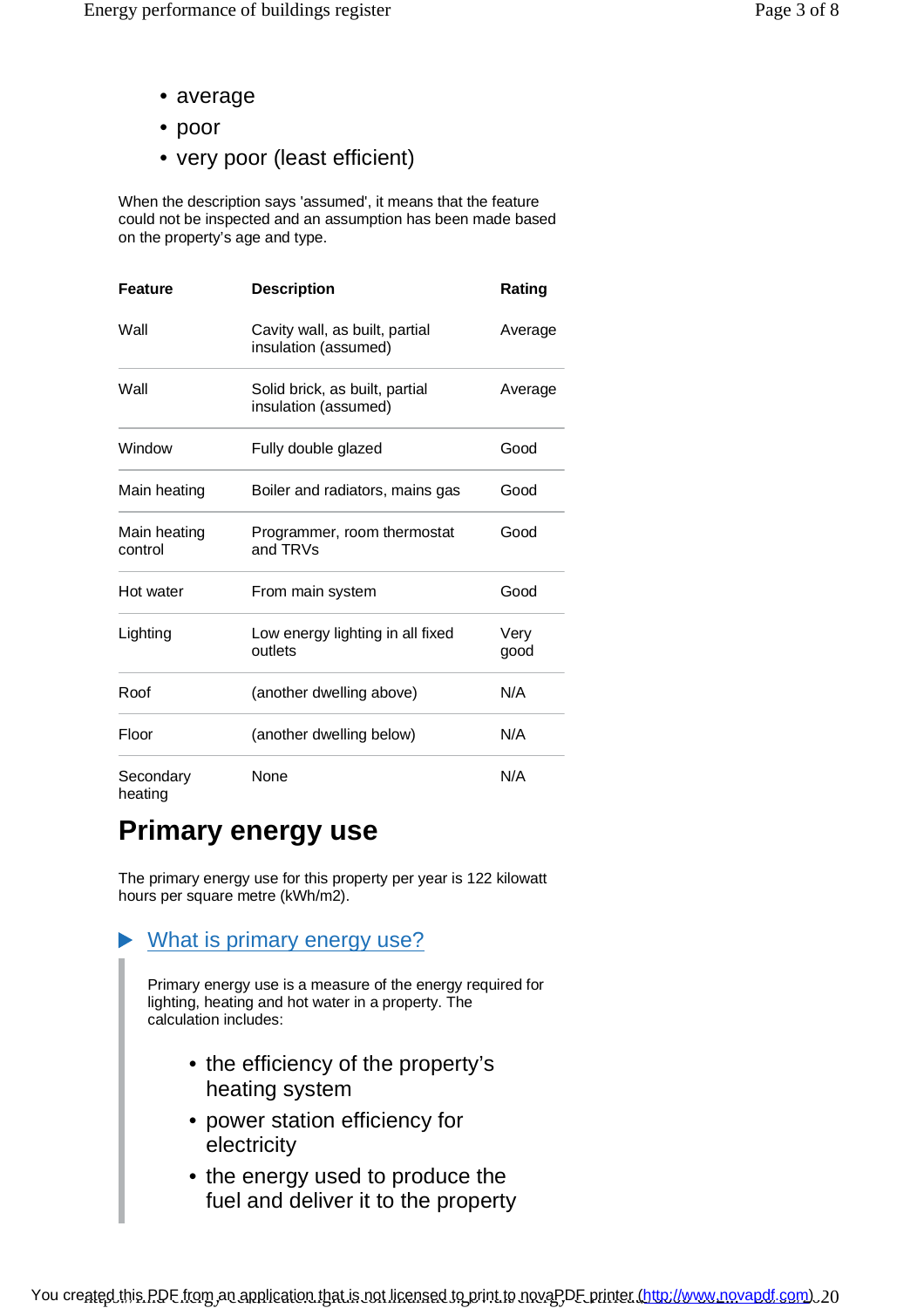Ī

#### **Environmental impact of this property**

One of the biggest contributors to climate change is carbon dioxide (CO2). The energy used for heating, lighting and power in our homes produces over a quarter of the UK's CO2 emissions.

| An average<br>household<br>produces        | 6 tonnes of CO <sub>2</sub> |
|--------------------------------------------|-----------------------------|
| This property<br>produces                  | 1.4 tonnes of CO2           |
| This property's<br>potential<br>production | 1.2 tonnes of CO2           |

By making the recommended changes, you could reduce this property's CO2 emissions by 0.2 tonnes per year. This will help to protect the environment.

Environmental impact ratings are based on assumptions about average occupancy and energy use. They may not reflect how energy is consumed by the people living at the property.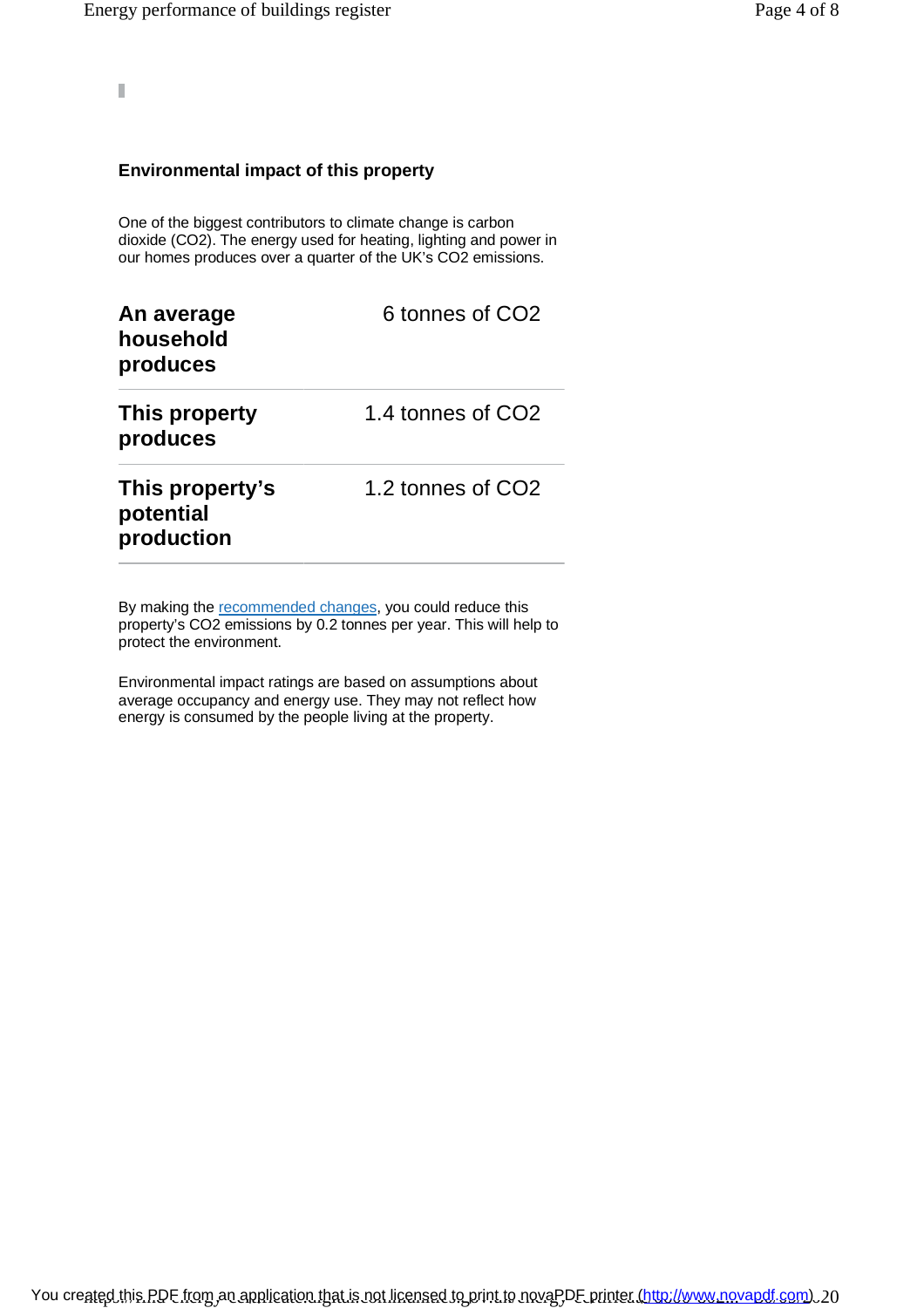### **How to improve this property's energy performance**

Making any of the recommended changes will improve this property's energy efficiency.

Potential energy rating

If you make all of the recommended changes, this will improve the property's energy rating and score from C (80) to B (82).



### What is an energy rating?

An energy rating shows a property's energy efficiency.

Properties are given a rating from A (most efficient) to G (least efficient).

Properties are also given a score. The higher this number, the lower your CO2 emissions are likely to be.

## **Recommendation 1: Cavity wall insulation**

Cavity wall insulation

| <b>Typical installation</b><br>cost                               | £500 - £1,500 |
|-------------------------------------------------------------------|---------------|
| <b>Typical yearly</b><br>saving                                   | £37           |
| <b>Potential rating</b><br>after carrying out<br>recommendation 1 | 82 B          |

# **Paying for energy improvements**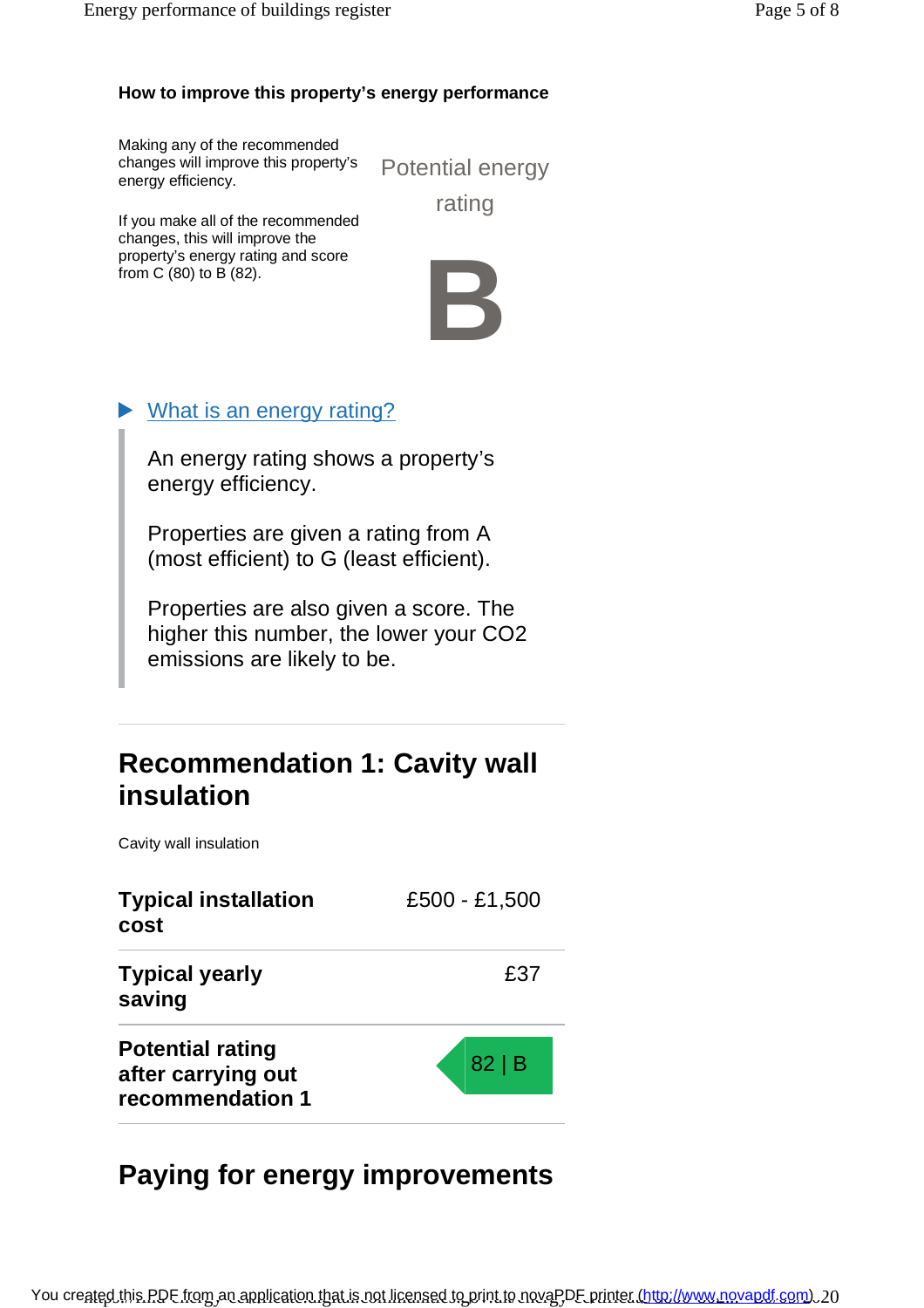Find energy grants and ways to save energy in your home. ([https://www.gov.uk/improve-energy-efficiency\)](https://www.gov.uk/improve-energy-efficiency))

#### **Estimated energy use and potential savings**

The estimated cost shows how much the average household would spend in this property for heating, lighting and hot water. It is not based on how energy is used by the people living at the property.

The estimated saving is based on making all of the recommendations in how to improve this property's energy performance.

For advice on how to reduce your energy bills visit Simple Energy Advice [\(https://www.simpleenergyadvice.org.uk/\)](https://www.simpleenergyadvice.org.uk/)).

# **Heating use in this property**

Heating a property usually makes up the majority of energy costs.

### **Estimated energy used to heat this property**

### **Potential energy savings by installing insulation**

**Type of insulation Amount of energy saved Cavity wall insulation** 851 kWh per year

**Solid wall insulation** 206 kWh per year

You might be able to receive Renewable Heat Incentive payments ([https://www.gov.uk/domestic-renewable-heat-incentive\)](https://www.gov.uk/domestic-renewable-heat-incentive)). This will help to reduce carbon emissions by replacing your existing heating system with one that generates renewable heat. The estimated energy required for space and water heating will form the basis of the payments.

#### **Contacting the assessor and accreditation scheme**

This EPC was created by a qualified energy assessor.

If you are unhappy about your property's energy assessment or certificate, you can complain to the assessor directly.

If you are still unhappy after contacting the assessor, you should contact the assessor's accreditation scheme.